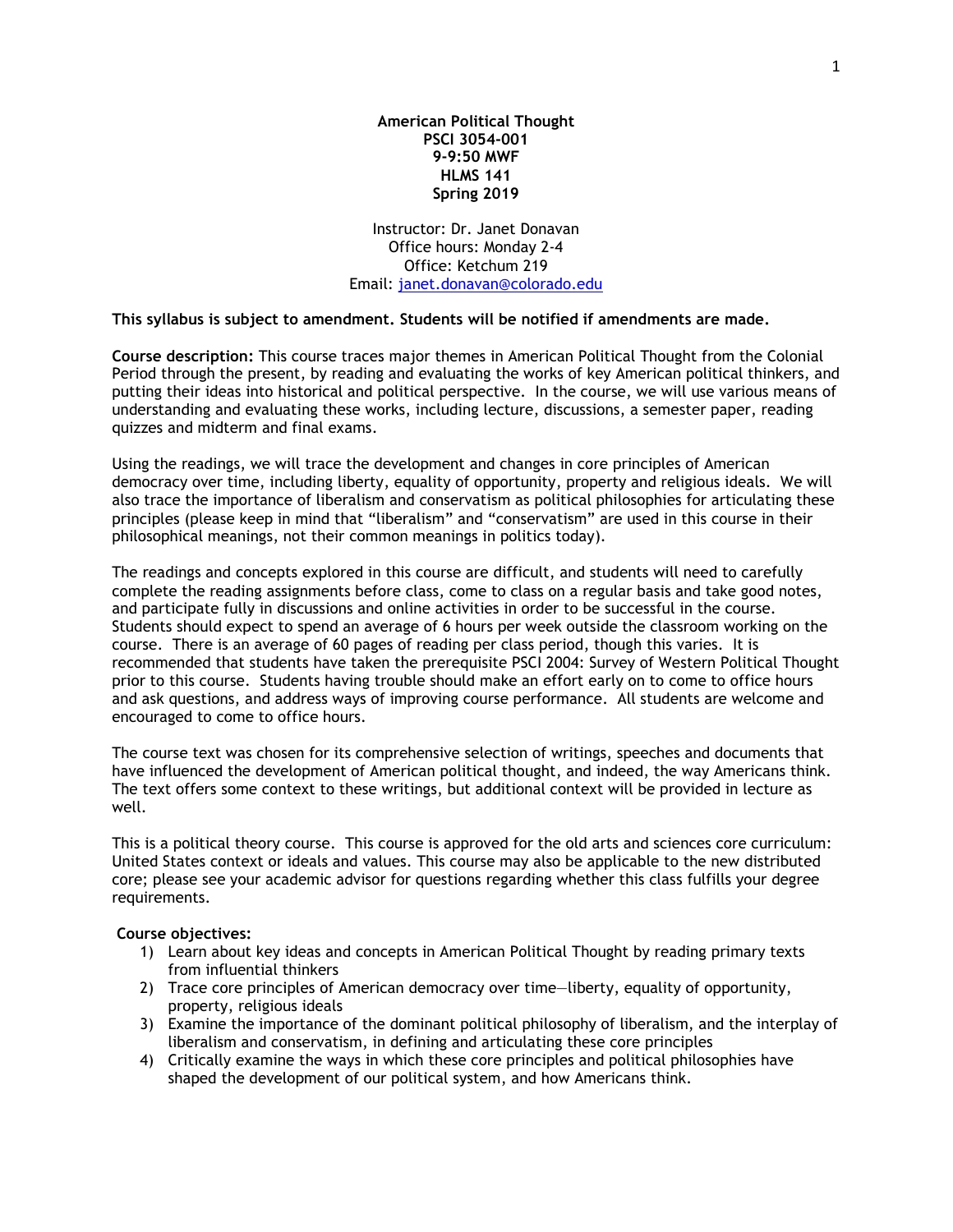# **Grading and scale:**

| Midterm exam                 | 20        |       | 93-100 | A     |
|------------------------------|-----------|-------|--------|-------|
| Reading quizzes & activities | 15        |       | 90-92  | А-    |
| Paper                        | 25        |       | 88-89  | $B+$  |
| Final Exam                   | 25        |       | 83-87  | В     |
| Attendance<br>Total          | 15<br>100 | 80-82 | В-     |       |
|                              |           | 78-79 | $C+$   |       |
|                              |           |       | 73-77  | C     |
|                              |           |       | 70-72  | $C -$ |
|                              |           | 60-69 | D      |       |
|                              |           |       | < 59   | F     |
|                              |           |       |        |       |

### **Required Text:**

Isaac Kramnick and Theodore Lowi, eds. *American Political Thought: A Norton Anthology, 2nd edition.* Norton: New York. ISBN: 9780393655902

# Course Requirements:

**Midterm exam:** All students must take the midterm exam in class on Wednesday, March 6. The exam will consist of a combination of term identifications and essay questions. More information on the format of the exam will be given later in the semester, and a study guide will be provided. The exam is worth 20 points of the final grade and is required to receive a passing grade in the course. Make-up exams will be given only in cases of documented medical or family emergency, religious observances or university absences related to participation in university-sanctioned activities. If it is physically possible, the instructor must be notified in advance of such an emergency. All make-ups are at the instructor's discretion and would be in a different format than the original.

**Reading quizzes and activities:** We will have a combination of pop (unannounced) readings quizzes and class activities over the course of the semester. Students may receive a maximum of 15 points for these activities and quizzes. More information will be provided in class. There are no make-ups for reading quizzes and activities.

**Paper:** Each student will choose from a list of topics and complete a 5-6 page paper, double-spaced, in a standard font with 1" margins. The paper must include a bibliography, which does not count toward the page requirement. More information on the paper will be given later in the semester. The paper is worth 25 points of the final grade, and is required to receive a passing grade in the class. The paper must be submitted online on Fri, November 30. Students are responsible for the electronic document being readable. Late papers will receive a 1 point deduction per day.

**Final exam:** All students must take the final exam at the assigned time of **Wednesday, May 8, 1:30- 3pm.** The final will consist of term identifications and essay questions. One essay question will be comprehensive; the rest of the exam will cover material since the midterm. More information on the format of the exam will be given later in the semester. The exam is worth 25 points of the final grade and is required to receive a passing grade in the course. Make-up finals will be given only in cases of documented medical or family emergency, religious observances or university absences related to participation in university-sanctioned activities, or with documentation of a final exam time conflict in accordance with CU policy. Again, if it is physically possible, the instructor must be notified in advance of such an emergency. All make-ups are at the instructor's discretion and would be in a different format than the original. Please note that we will not use the entire final exam slot- the exam is scheduled to be completed in 1.5 hours.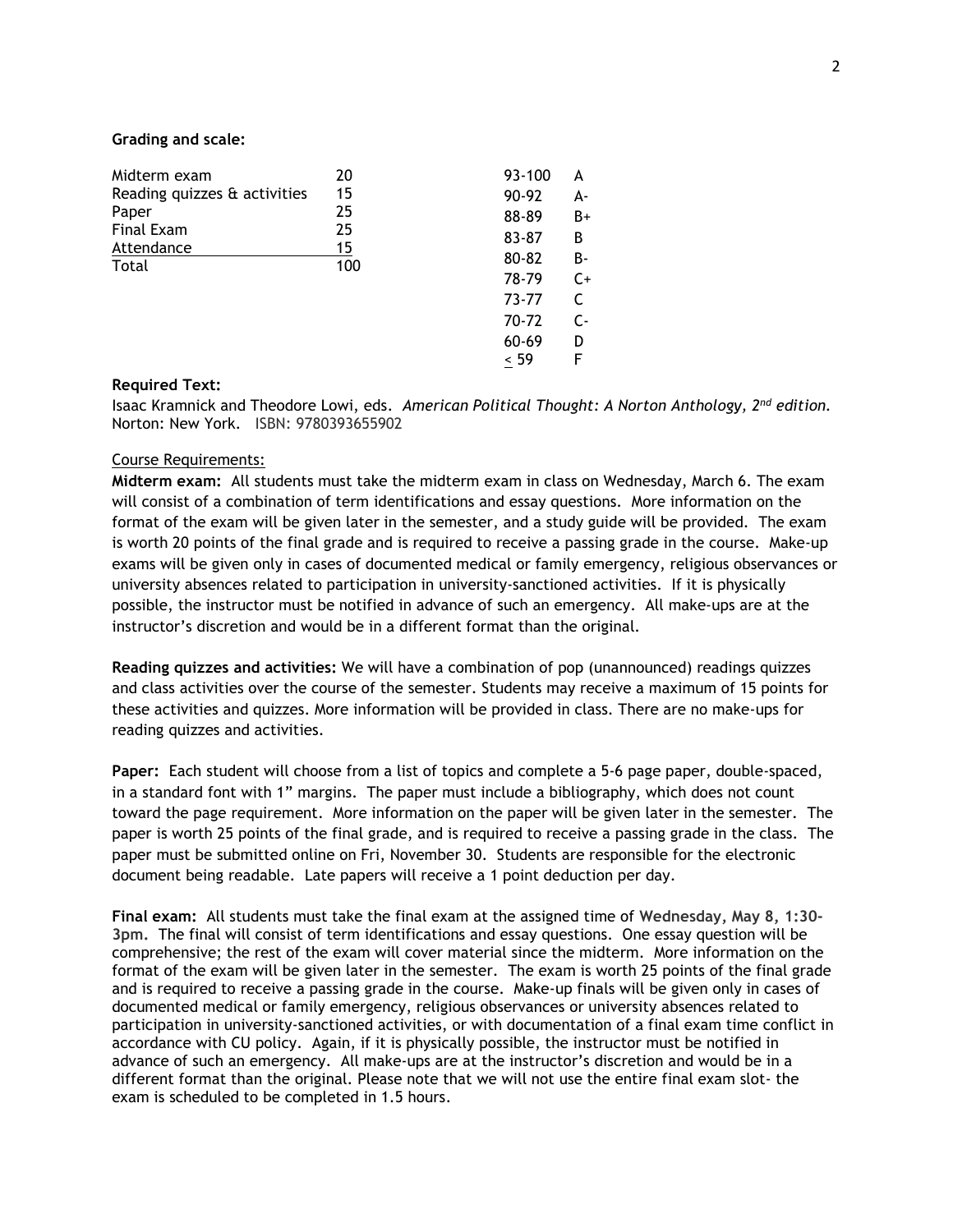**Attendance:** Students are required to attend class regularly for the entire class period. Only documented medical or family emergencies, religious observances or university absences related to participation in university-sanctioned activities will be excused. A  $\frac{1}{2}$  point will be deducted for each unexcused absence, which may include coming to class late or leaving early. If physically possible, the instructor must be notified in advance of an expected absence. Whether or not an absence is excused is at the discretion of the instructor. All students may miss two class periods without excuse or penalty. Attendance is valued at 15 points of the final grade.

## Course policies:

**Course communications:** Email is the official mode of communication for the University of Colorado at Boulder. Students are required to regularly check their university-registered email (at least every 48 hours) for updates regarding the course. Students are responsible for receiving any messages sent by the instructor to the class email list, or individually to the student. Students are responsible for ensuring that any email sent by the student to the instructor or TA is received. In addition, students are responsible for checking the D2L site for the course regularly.

**Contacting the Instructor:** Please feel free to contact me with questions about the course. The best ways to reach me are to come by office hours, or to email. You may also call my office phone, but that is a less efficient means of reaching me. I always answer email within 48 hours, so if you do not receive a reply, that means I did not get your email and you should try to contact me again. When addressing me, please address me in person or in email as Janet, Dr. Donavan or Professor Donavan.

**Course Etiquette:** Students are expected to come to class on time and stay the entire time. If it is necessary to come late or leave early, please let me know in advance. If your schedule does not permit you to be on time and in class on a regular basis, please take another course. Students are expected to be respectful of each other and of the instructor; lively debate is encouraged, but personal attacks are prohibited. These guidelines should be obvious, and they will help to make the course a more enjoyable experience for all. For more information on University requirements regarding classroom behavior please see<http://www.colorado.edu/policies/classbehavior.html> and at [http://www.colorado.edu/studentaffairs/judicialaffairs/code.html#student\\_code.](http://www.colorado.edu/studentaffairs/judicialaffairs/code.html#student_code)

**Electronic Devices:** Electronic devices, including computers, tablets and mobile phones, are prohibited in class. The use of these devices causes serious disruption in class and affects the learning of other students. Computers, phones and other devices must be turned off and put away during class. Exceptions to this policy are at the instructor's discretion.

## University policies:

## ACCOMMODATION FOR DISABILITIES

If you qualify for accommodations because of a disability, please submit your accommodation letter from Disability Services to your faculty member in a timely manner so that your needs can be addressed. Disability Services determines accommodations based on documented disabilities in the academic environment. Information on requesting accommodations is located on the [Disability](http://www.colorado.edu/disabilityservices/students)  [Services website.](http://www.colorado.edu/disabilityservices/students) Contact Disability Services at 303-492-8671 or [dsinfo@colorado.edu](mailto:dsinfo@colorado.edu) for further assistance. If you have a temporary medical condition or injury, see [Temporary Medical Conditions](http://www.colorado.edu/disabilityservices/students/temporary-medical-conditions) under the Students tab on the Disability Services website.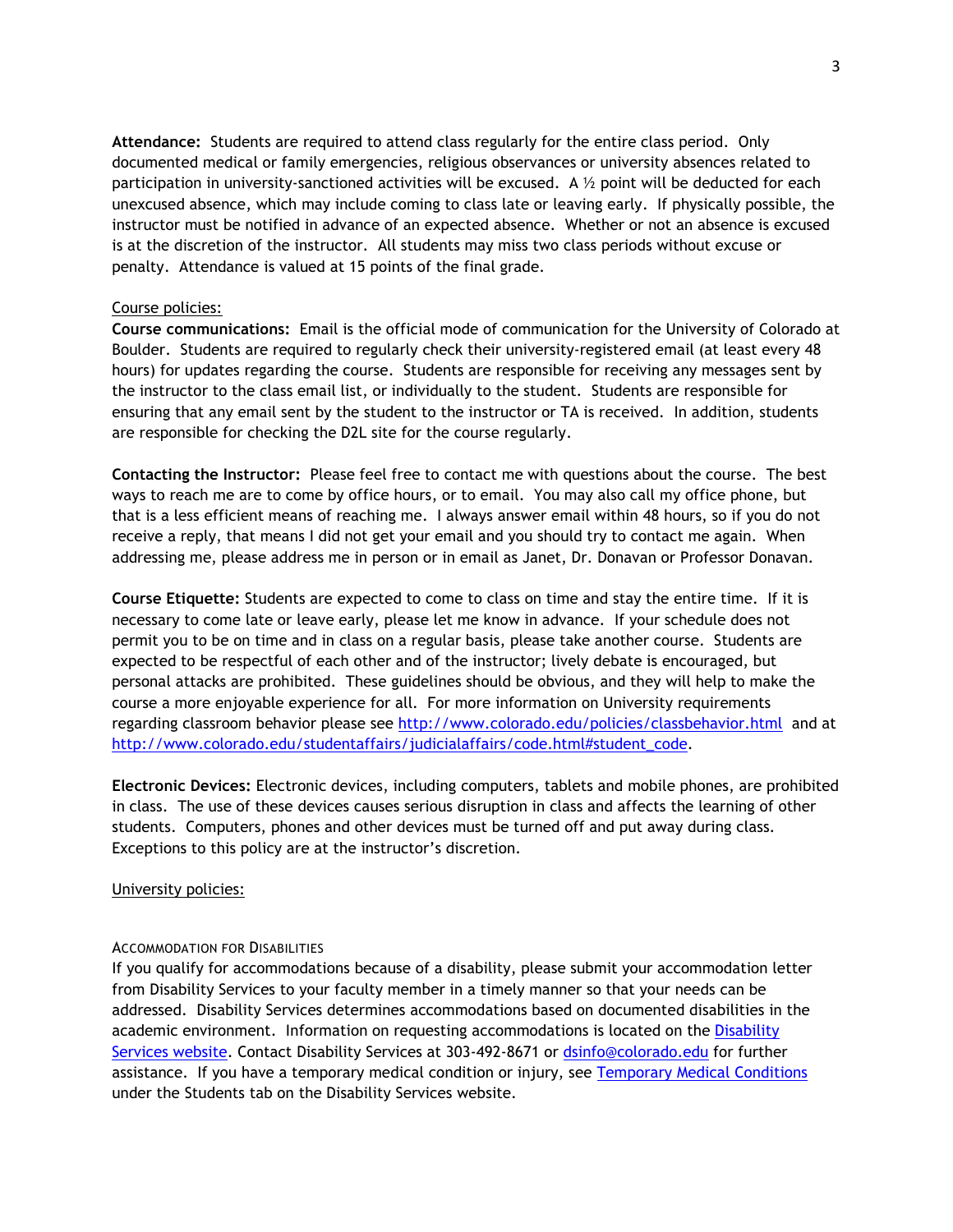## CLASSROOM BEHAVIOR

Students and faculty each have responsibility for maintaining an appropriate learning environment. Those who fail to adhere to such behavioral standards may be subject to discipline. Professional courtesy and sensitivity are especially important with respect to individuals and topics dealing with race, color, national origin, sex, pregnancy, age, disability, creed, religion, sexual orientation, gender identity, gender expression, veteran status, political affiliation or political philosophy. Class rosters are provided to the instructor with the student's legal name. I will gladly honor your request to address you by an alternate name or gender pronoun. Please advise me of this preference early in the semester so that I may make appropriate changes to my records. For more information, see the policies on [classroom behavior](http://www.colorado.edu/policies/student-classroom-and-course-related-behavior) and the [Student Code of Conduct.](http://www.colorado.edu/osccr/)

# HONOR CODE

All students enrolled in a University of Colorado Boulder course are responsible for knowing and adhering to the Honor Code. Violations of the policy may include: plagiarism, cheating, fabrication, lying, bribery, threat, unauthorized access to academic materials, clicker fraud, submitting the same or similar work in more than one course without permission from all course instructors involved, and aiding academic dishonesty. All incidents of academic misconduct will be reported to the Honor Code [\(honor@colorado.edu\)](mailto:honor@colorado.edu); 303-492-5550). Students who are found responsible for violating the academic integrity policy will be subject to nonacademic sanctions from the Honor Code as well as academic sanctions from the faculty member. Additional information regarding the Honor Code academic integrity policy can be found at the [Honor Code Office website.](https://www.colorado.edu/osccr/honor-code)

## SEXUAL MISCONDUCT, DISCRIMINATION, HARASSMENT AND/OR RELATED RETALIATION

The University of Colorado Boulder (CU Boulder) is committed to fostering a positive and welcoming learning, working, and living environment. CU Boulder will not tolerate acts of sexual misconduct (including sexual assault, exploitation, harassment, dating or domestic violence, and stalking), discrimination, and harassment by members of our community. Individuals who believe they have been subject to misconduct or retaliatory actions for reporting a concern should contact the Office of Institutional Equity and Compliance (OIEC) at 303-492-2127 or cureport@colorado.edu. Information about the OIEC, university policies, [anonymous reporting,](https://cuboulder.qualtrics.com/jfe/form/SV_0PnqVK4kkIJIZnf) and the campus resources can be found on the [OIEC website.](http://www.colorado.edu/institutionalequity/)

Please know that faculty and instructors have a responsibility to inform OIEC when made aware of incidents of sexual misconduct, discrimination, harassment and/or related retaliation, to ensure that individuals impacted receive information about options for reporting and support resources.

#### RELIGIOUS HOLIDAYS

Campus policy regarding religious observances requires that faculty make every effort to deal reasonably and fairly with all students who, because of religious obligations, have conflicts with scheduled exams, assignments or required attendance. In this class, please contact the instructor during the first two weeks of the semester to make any accommodations.

See the [campus policy regarding religious observances](http://www.colorado.edu/policies/observance-religious-holidays-and-absences-classes-andor-exams) for full details.

#### Reading Schedule:

Readings are to be completed BEFORE class on the assigned day.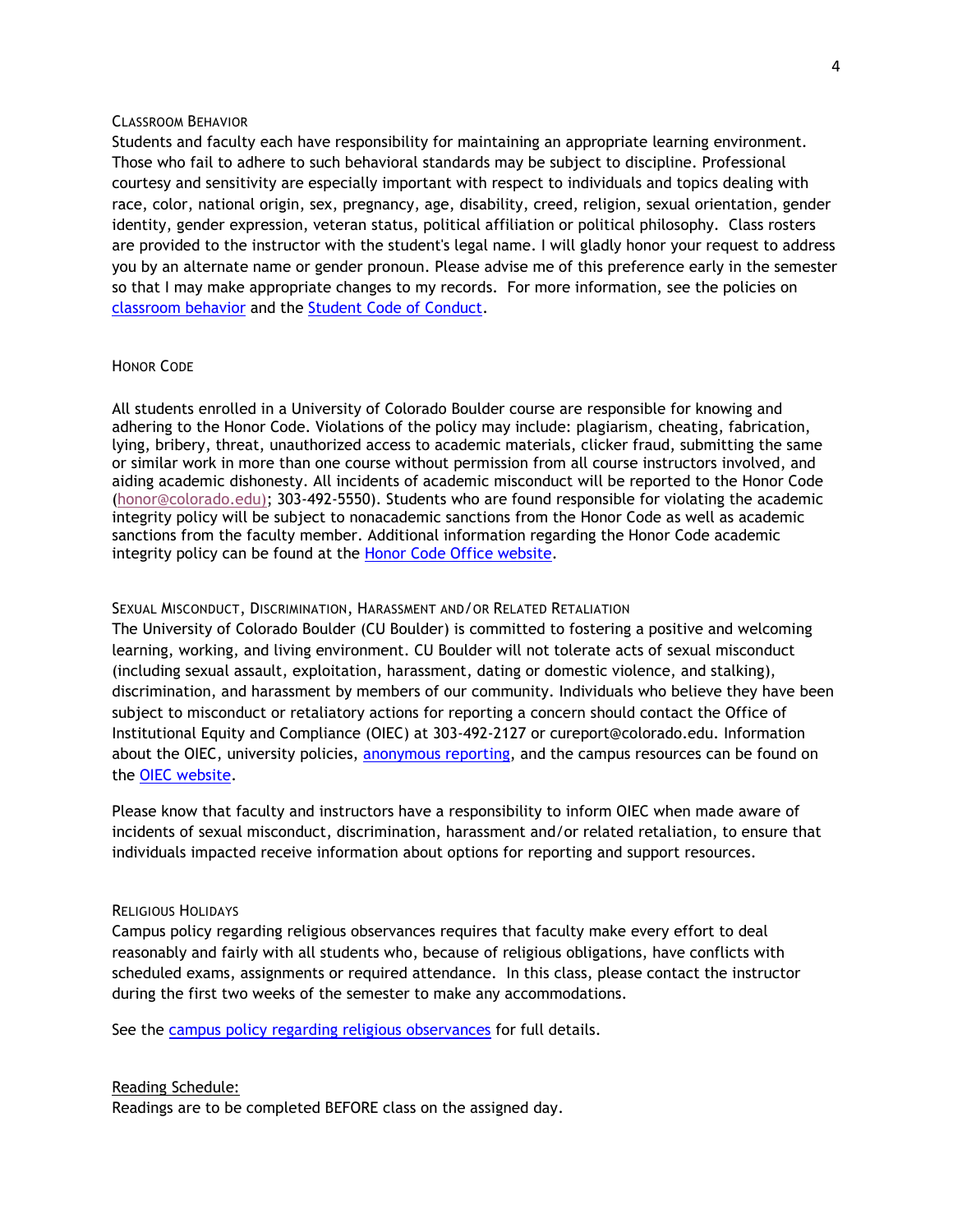**Part I: Colonial Roots of American Political Thought, 1620-1760** Week 1: January 14, 16 & 18 Mon: Introduction to course, pass out syllabus Weds: Colonial roots of APT Readings: p. xxv-29 (through Williams), 41-42 (Mather Fri: Colonial roots of APT Readings: p. 42-65 **Part II: The Founding, 1760-1791** Week 2: January 23 & 25 Mon: Labor Day, NO CLASS Weds: Political theory of the Revolution Readings: p. 67-118 Fri: The Constitution and its critics Readings: p. 119-170 (through Madison Federalist #10) Week 3: January 28, 30 & February 1 Mon: The Constitution and its critics (cont.) Readings: p. 170 (from Federalist #23)-214 (through Jefferson) **Part III: Democracy and Union, 1791-1865** Weds: The Constitution and its critics (cont.) Readings: p. 214-242 Fri: The Federalist and Jeffersonian visions Readings: p. 243-295 (through Jefferson) Week 4: February 4, 6 & 8 Mon: The Federalist and Jeffersonian visions Readings: p. 295-340 Weds: Jacksonian Democracy Readings: p. 341-395 Fri: Individualism and Democracy Readings: p. 396-430 Week 5: February 11, 13 & 15 Mon: Women in the Early Republic Readings: p. 431-452 Weds: Women in the Early Republic (cont.), Slavery and free labor Fri: Slavery and free labor Readings: p. 453-489 (through Channing) Week 6: February 18, 20 & 22 Mon: Slavery and free labor Readings: p. 489 (from Grimke)-561 (through Hammond) Weds: Slavery and free labor (cont.) Readings: p. 561-596 **Part IV: Capitalism, Individualism and Reform, 1865-1932** Fri: Social Darwinism, the Intellectuals and Populism Readings: p. 597-646 (through George) Week 7: February 25, 27 & March 1

Mon: Social Darwinism, the Intellectuals and Populism (cont.)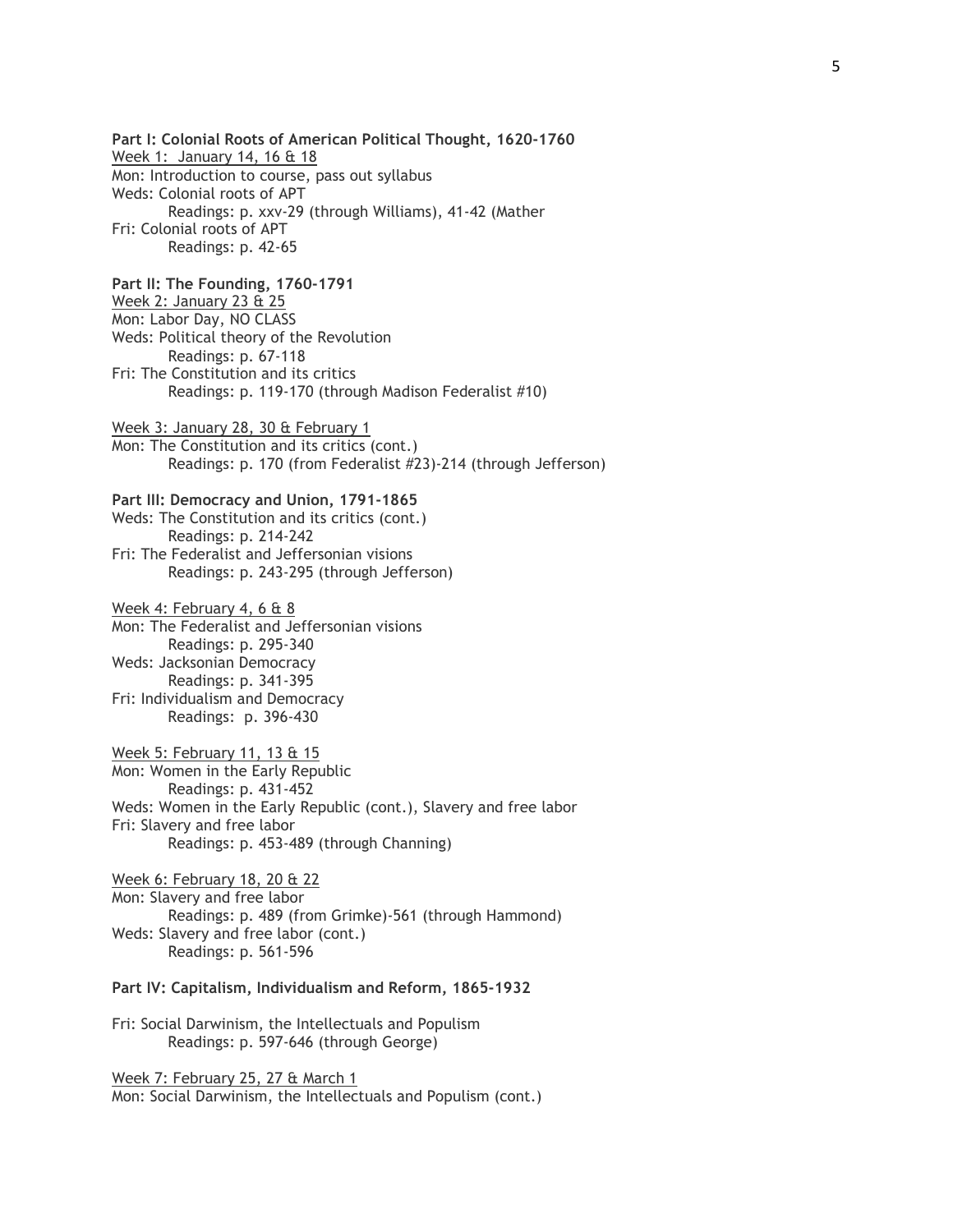Readings: p. 646 (from Bellamy)-695 (through Weaver) Weds: Social Darwinism, the Intellectuals and Populism (cont.) Readings: p. 695 (from Watson)-714 Fri: Voices of Dissent Readings: p. 715-749 (through Gompers) Week 8: March 4, 6 & 8 Mon: Voices of Dissent Readings: p. 749 (from Brownson)-780

Weds: **MIDTERM EXAM in class** Fri: Imperialism and Race Readings: p. 781-814 (through Sumner)

Week 9: March 11, 13 & 15 Mon: Imperialism and Race Readings: p. 814 (from Twain)-847 (through Smohalla) Weds: Imperialism and Race Readings: p. 847 (from *Plessy v. Ferguson*)-889 Fri: The Progressive Era Readings: p. 890-949 (through Holmes)

Week 10: March 18, 20 & 22 Mon: The Progressive Era (cont.) Readings: p. 949-995 Weds: The Progressive Era (cont.) Fri: The New Deal and its Critics Readings: p. 998-1013

## **Spring Break: No class the week of March 25-29**

Week 11: April 1, 3 & 5 Mon: The New Deal and its Critics Readings: p. 1015-1059 (through Roosevelt) Weds: The New Deal and its critics Readings: p. 1059-1073 Fri: Online Activity: Understand the New Deal divide in American Political Thought (no class meeting)

### **Part V: Leviathan and Liberalism, 1932-present**

Week 12: April 8, 10 & 12 Mon: The Cold War Readings: p.1074-1114 Weds: The 1960s: Social and cultural upheaval Readings: 1115-1176 Fri: The 1960s: Social and cultural upheaval (cont.)

Week 13: April 15, 17 & 19 Mon: Contemporary Discourse Readings: p. 1177-1207 (through Nozick) Weds: Contemporary Discourse Readings: p. 1207-1264 (through Reagan) Fri: Contemporary discourse Readings: p. 1264 (from hooks)-p. 1323 (through Hay) **PAPER DUE on D2L**